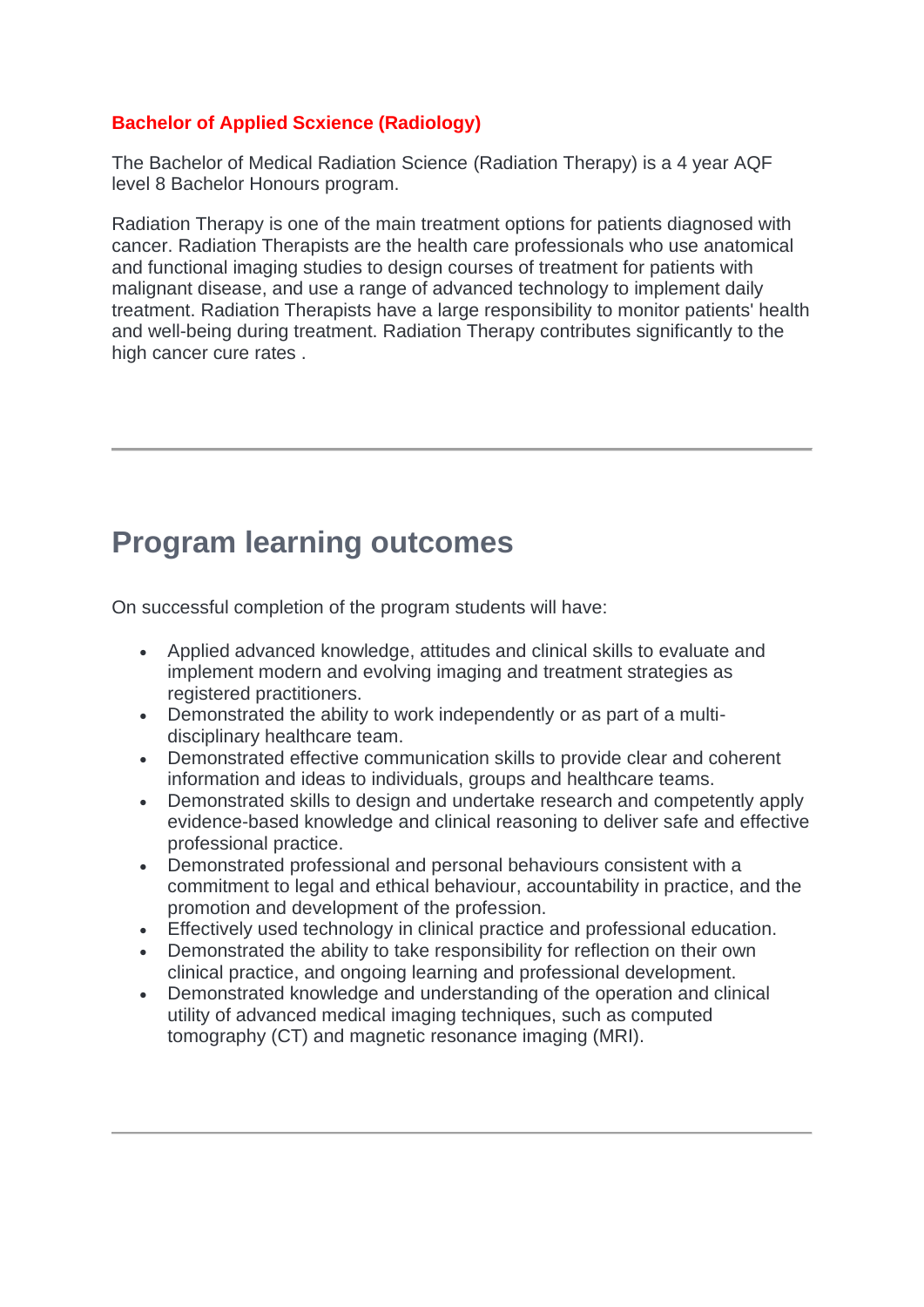MRI601 Anatomy

MRI602 Basic Radiation Therapy Methods

MRI603 Foundations of Psychology and Sociology for Health Professionals

MRI604 Human Bioscience

MRI605 Medical Radiation Science

MRI606 Medical Radiation Science Instrumentation

MRI607 MRS Image Interpretation

MRI608 MRS Physics and Radiation Protection

MRI609 Musculoskeletal Anatomy

MRI610 Neural and Visceral Anatomy

MRI611 Pharmocology

MRI612 Radiation Professional Practice

MRI613 Radiation Therapy Methods

MRI614 Radiation Therapy Professional Practice 1

MRI615 Radiation Therapy Professional Practice 2

MRI616 Statistics for the Sciences

Each has 8 Credits .

#### **Compulsory program requirements - Review of progress**

In addition to meeting the University's overall requirements for academic progression, students must satisfactorily complete the following courses in order to progress in their program

## **Academic requirements for program completion**

### **Total Credits required**

128 Credits